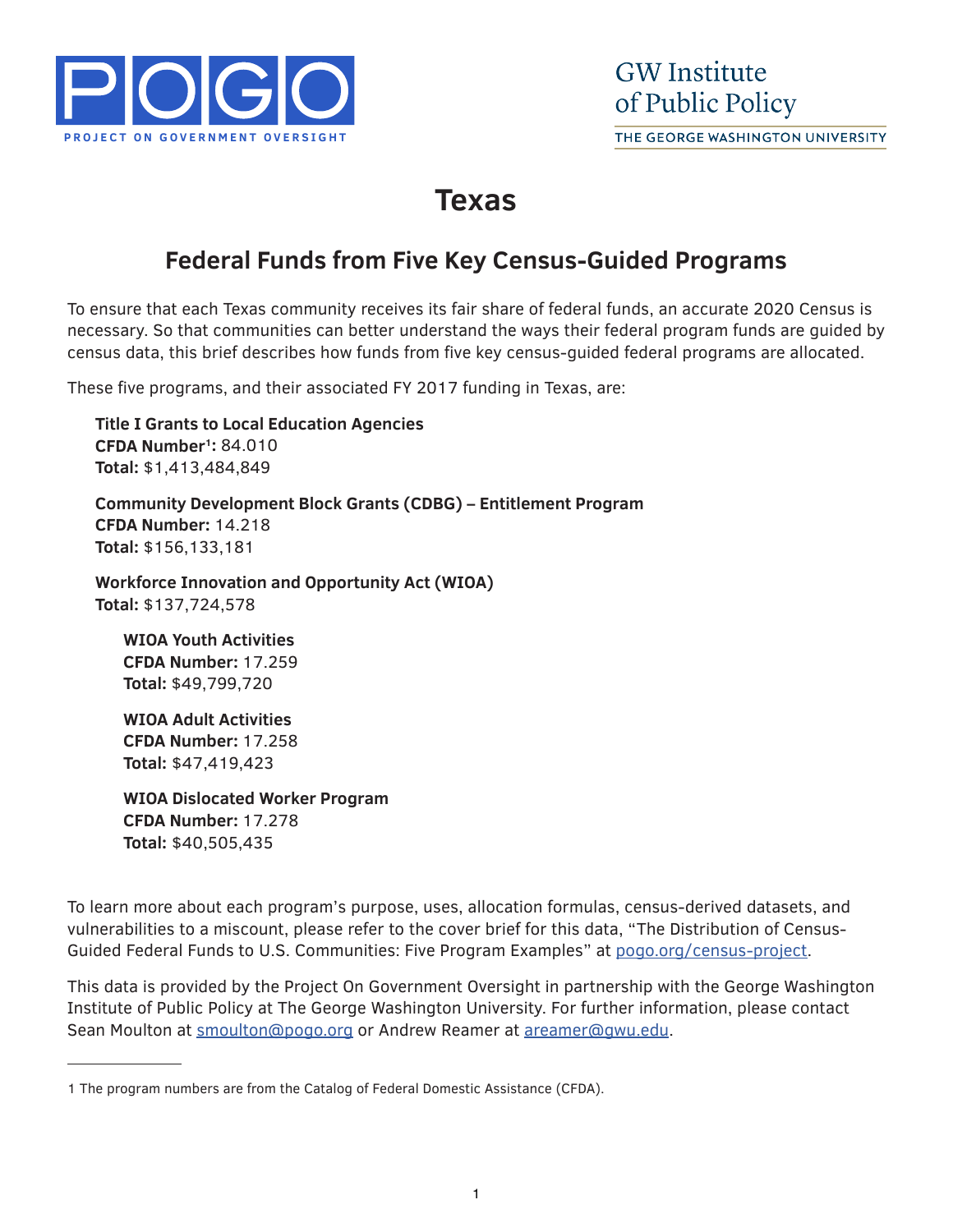### 2017 Title I Allocations

To learn more about these programs and how census data guides these allocations, visit pogo.org/census-project

| <b>County</b>           | <b>Title I Allocation</b> | <b>Percent of</b><br><b>State Total</b> | <b>County</b>            | <b>Title I Allocation</b> | <b>Percent of</b><br><b>State Total</b> |
|-------------------------|---------------------------|-----------------------------------------|--------------------------|---------------------------|-----------------------------------------|
| <b>Harris County</b>    | \$274,215,390             | 19.4%                                   | Potter County            | \$10,262,044              | 0.7%                                    |
| <b>Dallas County</b>    | \$173,930,326             | 12.3%                                   | <b>Williamson County</b> | \$9,165,931               | 0.6%                                    |
| <b>Hidalgo County</b>   | \$111,159,619             | 7.9%                                    | Smith County             | \$9,158,287               | 0.6%                                    |
| <b>Bexar County</b>     | \$97,588,094              | 6.9%                                    | <b>Brazoria County</b>   | \$8,784,000               | 0.6%                                    |
| <b>Tarrant County</b>   | \$84,090,324              | 5.9%                                    | <b>Starr County</b>      | \$8,436,543               | 0.6%                                    |
| El Paso County          | \$61,380,460              | 4.3%                                    | <b>Ector County</b>      | \$6,570,334               | 0.5%                                    |
| Cameron County          | \$56,313,993              | 4.0%                                    | <b>Brazos County</b>     | \$6,419,208               | 0.5%                                    |
| <b>Travis County</b>    | \$40,771,695              | 2.9%                                    | <b>Maverick County</b>   | \$6,276,165               | 0.4%                                    |
| Webb County             | \$33,090,310              | 2.3%                                    | <b>Gregg County</b>      | \$5,999,115               | 0.4%                                    |
| <b>Nueces County</b>    | \$22,679,395              | 1.6%                                    | <b>Taylor County</b>     | \$5,688,184               | 0.4%                                    |
| Fort Bend County        | \$22,165,844              | 1.6%                                    | Wichita County           | \$5,492,516               | 0.4%                                    |
| <b>Bell County</b>      | \$18,419,701              | 1.3%                                    | Johnson County           | \$5,426,809               | 0.4%                                    |
| Montgomery County       | \$15,314,832              | 1.1%                                    | <b>Hays County</b>       | \$5,142,421               | 0.4%                                    |
| <b>Galveston County</b> | \$14,976,752              | 1.1%                                    | <b>Bowie County</b>      | \$4,756,874               | 0.3%                                    |
| Lubbock County          | \$14,191,873              | 1.0%                                    | <b>Grayson County</b>    | \$4,587,840               | 0.3%                                    |
| <b>Collin County</b>    | \$12,859,412              | 0.9%                                    | Tom Green County         | \$4,537,746               | 0.3%                                    |
| <b>McLennan County</b>  | \$12,476,940              | 0.9%                                    | Angelina County          | \$4,526,100               | 0.3%                                    |
| Jefferson County        | \$12,065,949              | 0.9%                                    | <b>Ellis County</b>      | \$4,512,175               | 0.3%                                    |
| <b>Denton County</b>    | \$11,135,882              | 0.8%                                    | Kaufman County           | \$4,366,558               | 0.3%                                    |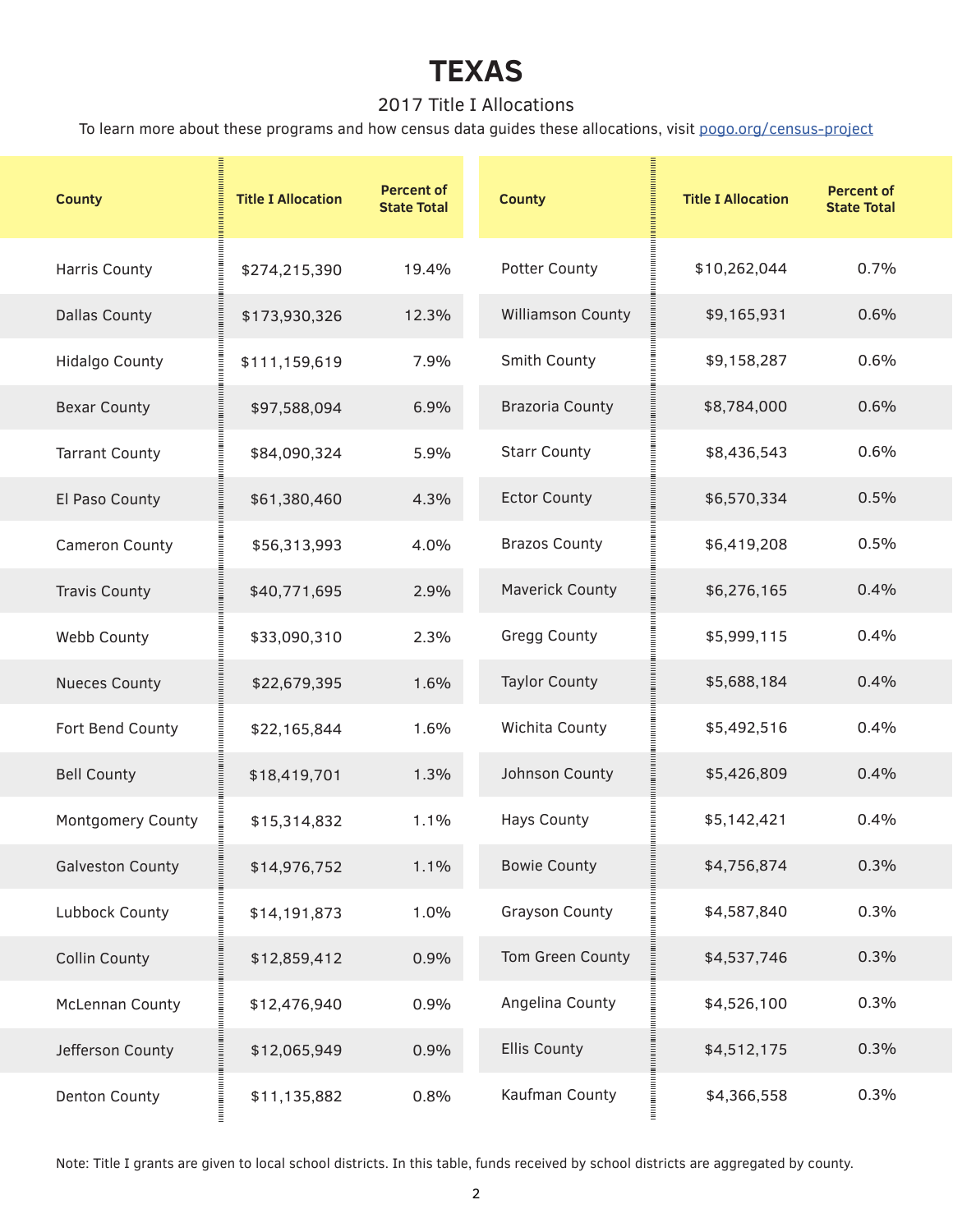### 2017 Title I Allocations

To learn more about these programs and how census data guides these allocations, visit pogo.org/census-project

| <b>County</b>           | <b>Title I Allocation</b> | <b>Percent of</b><br><b>State Total</b> | <b>County</b>         | <b>Title I Allocation</b> | <b>Percent of</b><br><b>State Total</b> |
|-------------------------|---------------------------|-----------------------------------------|-----------------------|---------------------------|-----------------------------------------|
| <b>Midland County</b>   | \$4,010,876               | 0.3%                                    | <b>Waller County</b>  | \$2,439,343               | 0.2%                                    |
| <b>Hunt County</b>      | \$3,925,776               | 0.3%                                    | Parker County         | \$2,412,121               | 0.2%                                    |
| Nacogdoches<br>County   | \$3,676,125               | 0.3%                                    | Coryell County        | \$2,356,135               | 0.2%                                    |
| <b>Harrison County</b>  | \$3,592,782               | 0.3%                                    | <b>Willacy County</b> | \$2,294,106               | 0.2%                                    |
| San Patricio County     | \$3,524,533               | 0.2%                                    | Matagorda County      | \$2,274,758               | 0.2%                                    |
| <b>Bastrop County</b>   | \$3,488,343               | 0.2%                                    | <b>Hale County</b>    | \$2,209,070               | 0.2%                                    |
| Victoria County         | \$3,476,616               | 0.2%                                    | Polk County           | \$2,161,303               | 0.2%                                    |
| <b>Liberty County</b>   | \$3,406,205               | 0.2%                                    | Anderson County       | \$2,115,532               | 0.1%                                    |
| <b>Orange County</b>    | \$3,370,414               | 0.2%                                    | Kleberg County        | \$2,081,862               | 0.1%                                    |
| Val Verde County        | \$3,362,271               | 0.2%                                    | Van Zandt County      | \$2,059,031               | 0.1%                                    |
| <b>Comal County</b>     | \$3,263,336               | 0.2%                                    | <b>Hopkins County</b> | \$2,048,080               | 0.1%                                    |
| <b>Cherokee County</b>  | \$3,196,857               | 0.2%                                    | Kerr County           | \$2,031,005               | 0.1%                                    |
| <b>Guadalupe County</b> | \$3,173,488               | 0.2%                                    | <b>Walker County</b>  | \$1,874,847               | 0.1%                                    |
| <b>Henderson County</b> | \$3,095,119               | 0.2%                                    | <b>Wharton County</b> | \$1,874,497               | 0.1%                                    |
| <b>Atascosa County</b>  | \$2,932,166               | 0.2%                                    | <b>Titus County</b>   | \$1,813,079               | 0.1%                                    |
| Jim Wells County        | \$2,790,857               | 0.2%                                    | Zapata County         | \$1,810,495               | 0.1%                                    |
| <b>Uvalde County</b>    | \$2,726,896               | 0.2%                                    | <b>Brown County</b>   | \$1,785,792               | 0.1%                                    |
| Navarro County          | \$2,720,561               | 0.2%                                    | <b>Medina County</b>  | \$1,780,238               | 0.1%                                    |
| Lamar County            | \$2,717,149               | 0.2%                                    | Wood County           | \$1,763,745               | 0.1%                                    |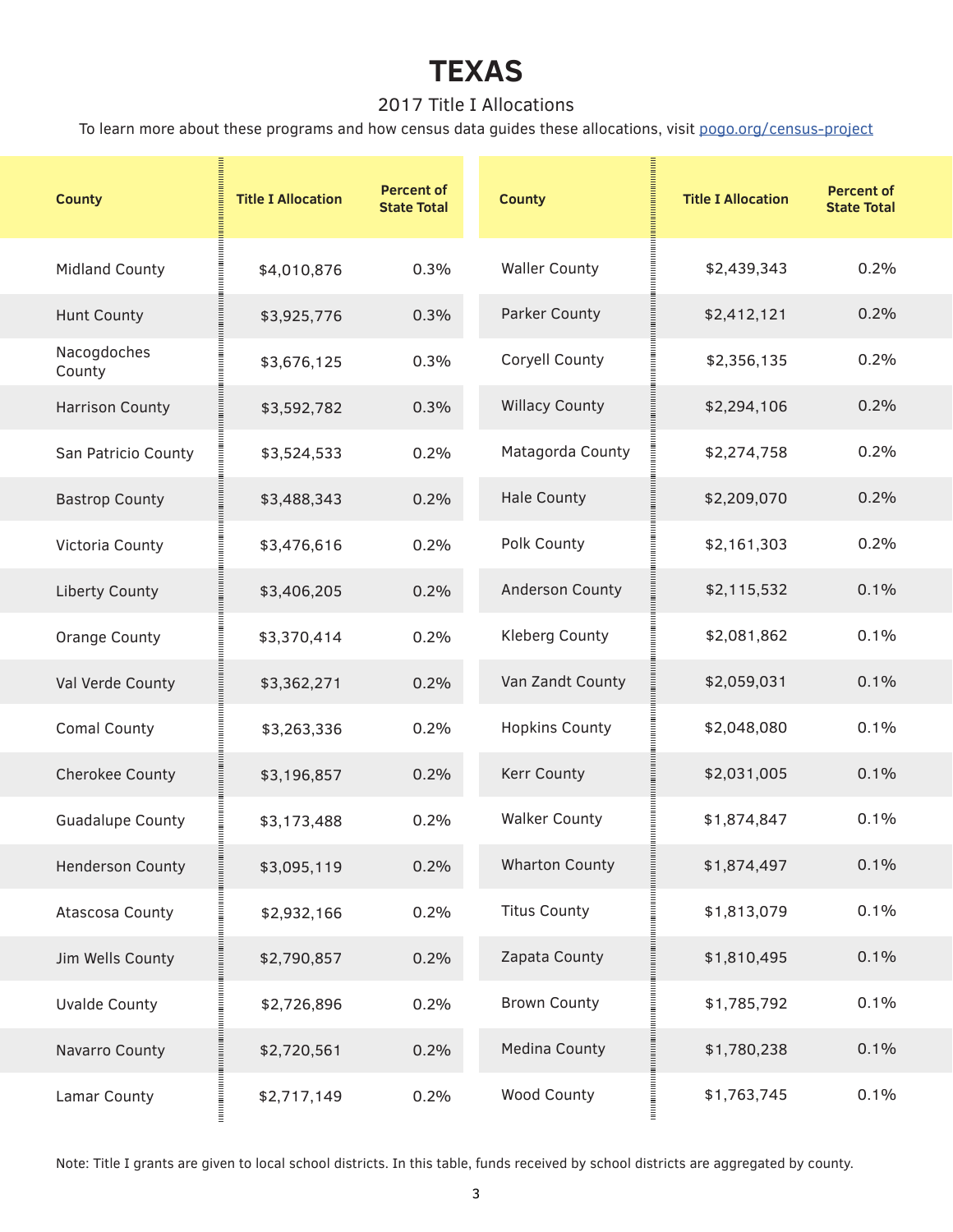### 2017 Title I Allocations

To learn more about these programs and how census data guides these allocations, visit pogo.org/census-project

| <b>County</b>          | <b>Title I Allocation</b> | <b>Percent of</b><br><b>State Total</b> | <b>County</b>            | <b>Title I Allocation</b> | <b>Percent of</b><br><b>State Total</b> |
|------------------------|---------------------------|-----------------------------------------|--------------------------|---------------------------|-----------------------------------------|
| <b>Hill County</b>     | \$1,742,389               | 0.1%                                    | Cooke County             | \$1,243,099               | $< 0.1\%$                               |
| <b>Rusk County</b>     | \$1,708,882               | 0.1%                                    | Milam County             | \$1,217,809               | $< 0.1\%$                               |
| <b>Upshur County</b>   | \$1,643,844               | 0.1%                                    | <b>Howard County</b>     | \$1,215,712               | $< 0.1\%$                               |
| <b>Cass County</b>     | \$1,624,243               | 0.1%                                    | Limestone County         | \$1,142,260               | $< 0.1\%$                               |
| <b>Bee County</b>      | \$1,608,161               | 0.1%                                    | San Jacinto County       | \$1,140,106               | $< 0.1\%$                               |
| Zavala County          | \$1,587,581               | 0.1%                                    | Deaf Smith County        | \$1,139,357               | $< 0.1\%$                               |
| <b>Burnet County</b>   | \$1,567,273               | 0.1%                                    | <b>Gonzales County</b>   | \$1,073,141               | $< 0.1\%$                               |
| <b>Shelby County</b>   | \$1,560,981               | 0.1%                                    | <b>Washington County</b> | \$1,060,627               | $< 0.1\%$                               |
| Jasper County          | \$1,550,991               | 0.1%                                    | <b>Grimes County</b>     | \$1,047,636               | $< 0.1\%$                               |
| <b>Hardin County</b>   | \$1,535,584               | 0.1%                                    | <b>Wilson County</b>     | \$1,043,260               | $< 0.1\%$                               |
| <b>Caldwell County</b> | \$1,535,539               | 0.1%                                    | <b>Austin County</b>     | \$1,026,167               | $< 0.1\%$                               |
| <b>Hood County</b>     | \$1,477,714               | 0.1%                                    | <b>Calhoun County</b>    | \$1,015,676               | $< 0.1\%$                               |
| Palo Pinto County      | \$1,427,004               | 0.1%                                    | <b>Dimmit County</b>     | \$1,003,634               | $< 0.1\%$                               |
| <b>Rockwall County</b> | \$1,341,843               | $< 0.1\%$                               | <b>Duval County</b>      | \$1,000,848               | $< 0.1\%$                               |
| <b>Wise County</b>     | \$1,318,659               | $< 0.1\%$                               | <b>Gaines County</b>     | \$983,536                 | $< 0.1\%$                               |
| Frio County            | \$1,295,676               | $< 0.1\%$                               | <b>Kendall County</b>    | \$981,448                 | $< 0.1\%$                               |
| Fannin County          | \$1,287,662               | $< 0.1\%$                               | <b>Hockley County</b>    | \$979,267                 | $< 0.1\%$                               |
| <b>Houston County</b>  | \$1,274,737               | $< 0.1\%$                               | Moore County             | \$970,326                 | $< 0.1\%$                               |
| Erath County           | \$1,264,873               | $< 0.1\%$                               | Robertson County         | \$966,105                 | $< 0.1\%$                               |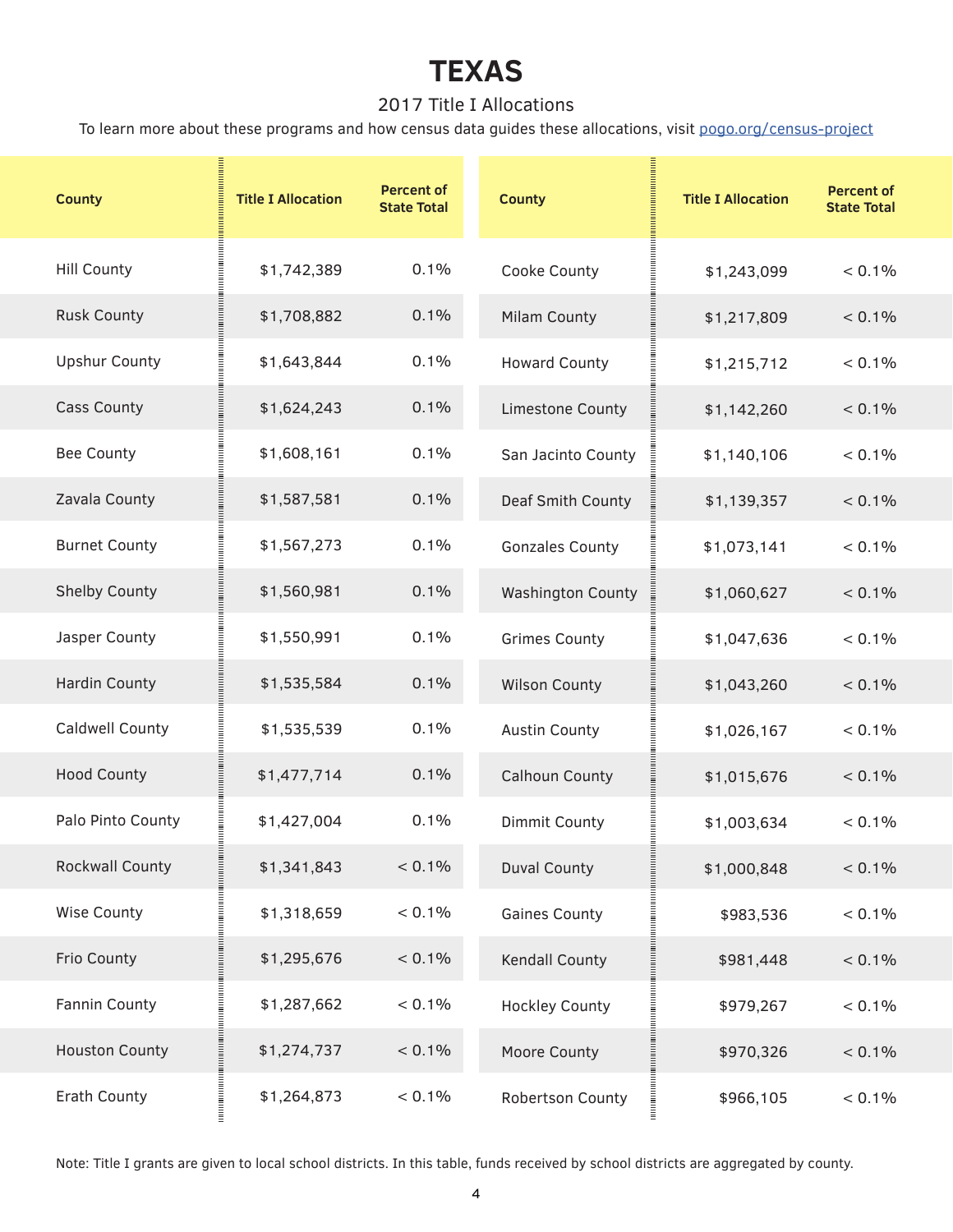### 2017 Title I Allocations

To learn more about these programs and how census data guides these allocations, visit pogo.org/census-project

| <b>County</b>           | <b>Title I Allocation</b> | <b>Percent of</b><br><b>State Total</b> | <b>County</b>                          | <b>Title I Allocation</b> | <b>Percent of</b><br><b>State Total</b> |
|-------------------------|---------------------------|-----------------------------------------|----------------------------------------|---------------------------|-----------------------------------------|
| <b>Aransas County</b>   | \$965,437                 | $< 0.1\%$                               | <b>Hutchinson County</b>               | \$734,648                 | $< 0.1\%$                               |
| Lamb County             | \$923,606                 | $< 0.1\%$                               | Jones County                           | \$709,603                 | $< 0.1\%$                               |
| <b>Falls County</b>     | \$922,840                 | $< 0.1\%$                               | Panola County                          | \$709,412                 | $< 0.1\%$                               |
| Lampasas County         | \$922,110                 | $< 0.1\%$                               | <b>DeWitt County</b>                   | \$702,292                 | $< 0.1\%$                               |
| <b>Brooks County</b>    | \$902,920                 | $< 0.1\%$                               | <b>Burleson County</b>                 | \$701,492                 | $< 0.1\%$                               |
| <b>Randall County</b>   | \$874,506                 | $< 0.1\%$                               | <b>Young County</b>                    | \$699,066                 | $< 0.1\%$                               |
| Nolan County            | \$874,473                 | $< 0.1\%$                               | <b>Gray County</b>                     | \$692,983                 | $< 0.1\%$                               |
| <b>Terry County</b>     | \$862,319                 | $< 0.1\%$                               | Red River County                       | \$692,152                 | $< 0.1\%$                               |
| Colorado County         | \$835,303                 | $< 0.1\%$                               | <b>Karnes County</b>                   | \$686,362                 | $< 0.1\%$                               |
| <b>Reeves County</b>    | \$826,077                 | $< 0.1\%$                               | Leon County                            | \$683,784                 | $< 0.1\%$                               |
| Camp County             | \$823,876                 | $< 0.1\%$                               | Montague County                        | \$676,220                 | $< 0.1\%$                               |
| <b>Tyler County</b>     | \$813,438                 | $< 0.1\%$                               | <b>Chambers County</b>                 | \$673,817                 | $< 0.1\%$                               |
| Lavaca County           | \$803,196                 | $< 0.1\%$                               | Pecos County                           | \$672,055                 | $< 0.1\%$                               |
| <b>Trinity County</b>   | \$783,795                 | $< 0.1\%$                               | <b>Bosque County</b><br>lilliania<br>E | \$667,430                 | $< 0.1\%$                               |
| Dawson County           | \$783,530                 | $< 0.1\%$                               | <b>Bandera County</b>                  | \$666,463                 | $< 0.1\%$                               |
| <b>Eastland County</b>  | \$780,739                 | $< 0.1\%$                               | <b>Gillespie County</b>                | \$641,079                 | $< 0.1\%$                               |
| Morris County           | \$769,306                 | $< 0.1\%$                               | Comanche County                        | \$634,300                 | $< 0.1\%$                               |
| <b>Madison County</b>   | \$755,282                 | $< 0.1\%$                               | <b>Fayette County</b>                  | \$629,239                 | $< 0.1\%$                               |
| <b>Freestone County</b> | \$734,850                 | $< 0.1\%$                               | Newton County                          | \$624,436                 | $< 0.1\%$                               |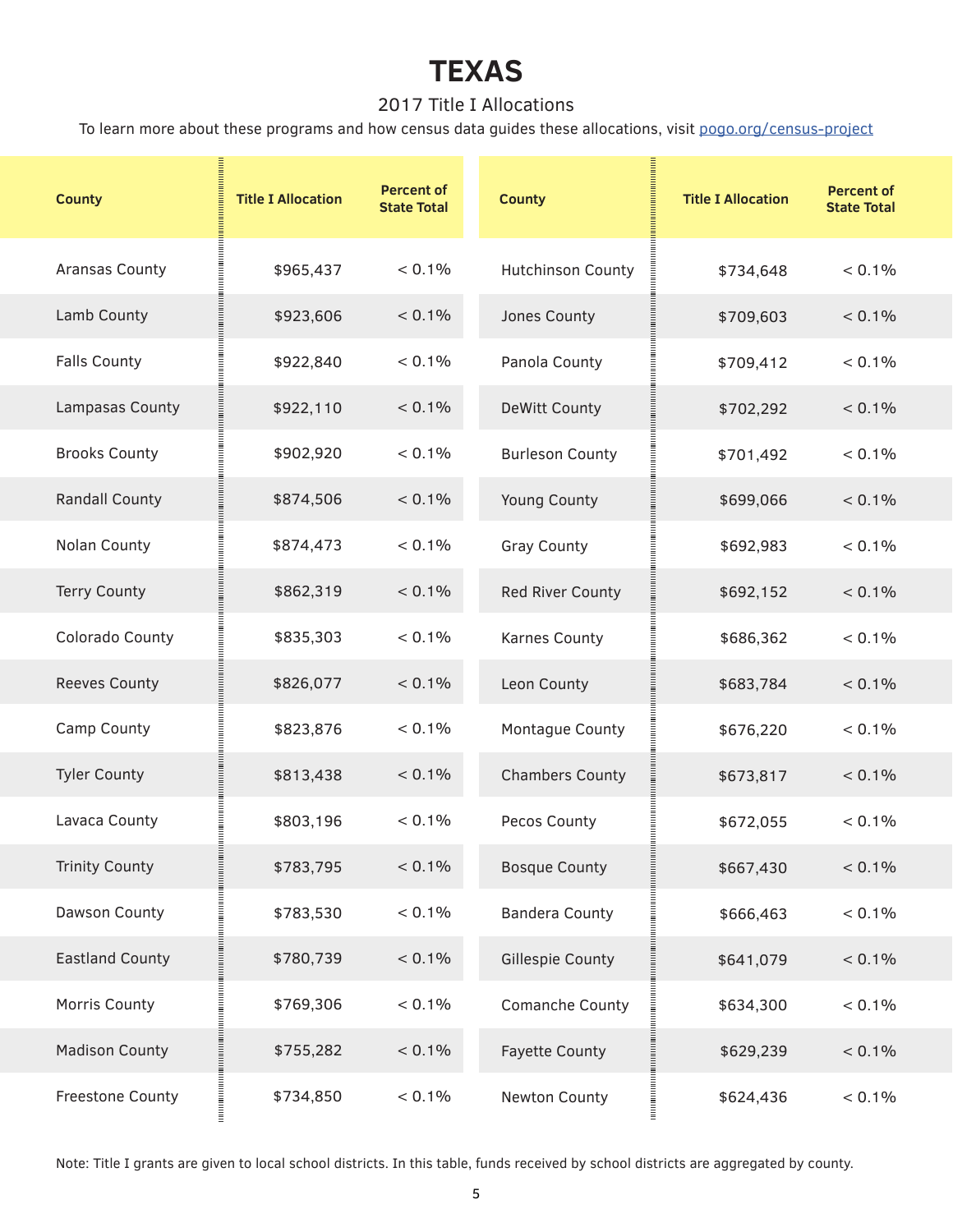### 2017 Title I Allocations

To learn more about these programs and how census data guides these allocations, visit pogo.org/census-project

| <b>County</b>           | <b>Title I Allocation</b> | <b>Percent of</b><br><b>State Total</b> | <b>County</b>          | <b>Title I Allocation</b> | <b>Percent of</b><br><b>State Total</b> |
|-------------------------|---------------------------|-----------------------------------------|------------------------|---------------------------|-----------------------------------------|
| Sabine County           | \$622,804                 | $< 0.1\%$                               | Lee County             | \$433,230                 | < 0.1%                                  |
| Presidio County         | \$608,413                 | $< 0.1\%$                               | <b>Parmer County</b>   | \$423,348                 | $< 0.1\%$                               |
| Llano County            | \$586,245                 | < 0.1%                                  | <b>Rains County</b>    | \$423,315                 | $< 0.1\%$                               |
| <b>Crosby County</b>    | \$568,655                 | $< 0.1\%$                               | Oldham County          | \$422,729                 | $< 0.1\%$                               |
| <b>Wilbarger County</b> | \$556,162                 | $< 0.1\%$                               | <b>Bailey County</b>   | \$422,463                 | $< 0.1\%$                               |
| <b>Scurry County</b>    | \$548,271                 | $< 0.1\%$                               | <b>Stephens County</b> | \$417,258                 | $< 0.1\%$                               |
| <b>Marion County</b>    | \$547,861                 | $< 0.1\%$                               | La Salle County        | \$415,732                 | < 0.1%                                  |
| San Augustine<br>County | \$525,594                 | $< 0.1\%$                               | Franklin County        | \$396,897                 | $< 0.1\%$                               |
| Swisher County          | \$525,064                 | $< 0.1\%$                               | Lynn County            | \$390,247                 | $< 0.1\%$                               |
| Jackson County          | \$520,114                 | $< 0.1\%$                               | <b>Ward County</b>     | \$371,553                 | $< 0.1\%$                               |
| <b>Callahan County</b>  | \$518,515                 | $< 0.1\%$                               | Hamilton County        | \$353,814                 | $< 0.1\%$                               |
| <b>Runnels County</b>   | \$509,277                 | $< 0.1\%$                               | San Saba County        | \$347,326                 | $< 0.1\%$                               |
| Floyd County            | \$498,155                 | $< 0.1\%$                               | Live Oak County        | \$339,463                 | < 0.1%                                  |
| <b>Coleman County</b>   | \$486,126                 | $< 0.1\%$                               | <b>Hudspeth County</b> | \$320,083                 | $< 0.1\%$                               |
| Castro County           | \$479,570                 | $< 0.1\%$                               | Mitchell County        | \$318,517                 | $< 0.1\%$                               |
| Mills County            | \$475,508                 | $< 0.1\%$                               | <b>Brewster County</b> | \$296,071                 | $< 0.1\%$                               |
| Andrews County          | \$444,301                 | $< 0.1\%$                               | Dallam County          | \$295,869                 | $< 0.1\%$                               |
| <b>McCulloch County</b> | \$439,656                 | $< 0.1\%$                               | Winkler County         | \$294,856                 | $< 0.1\%$                               |
| Jim Hogg County         | \$433,799                 | $< 0.1\%$                               | <b>Edwards County</b>  | нишници<br>\$294,552      | $< 0.1\%$                               |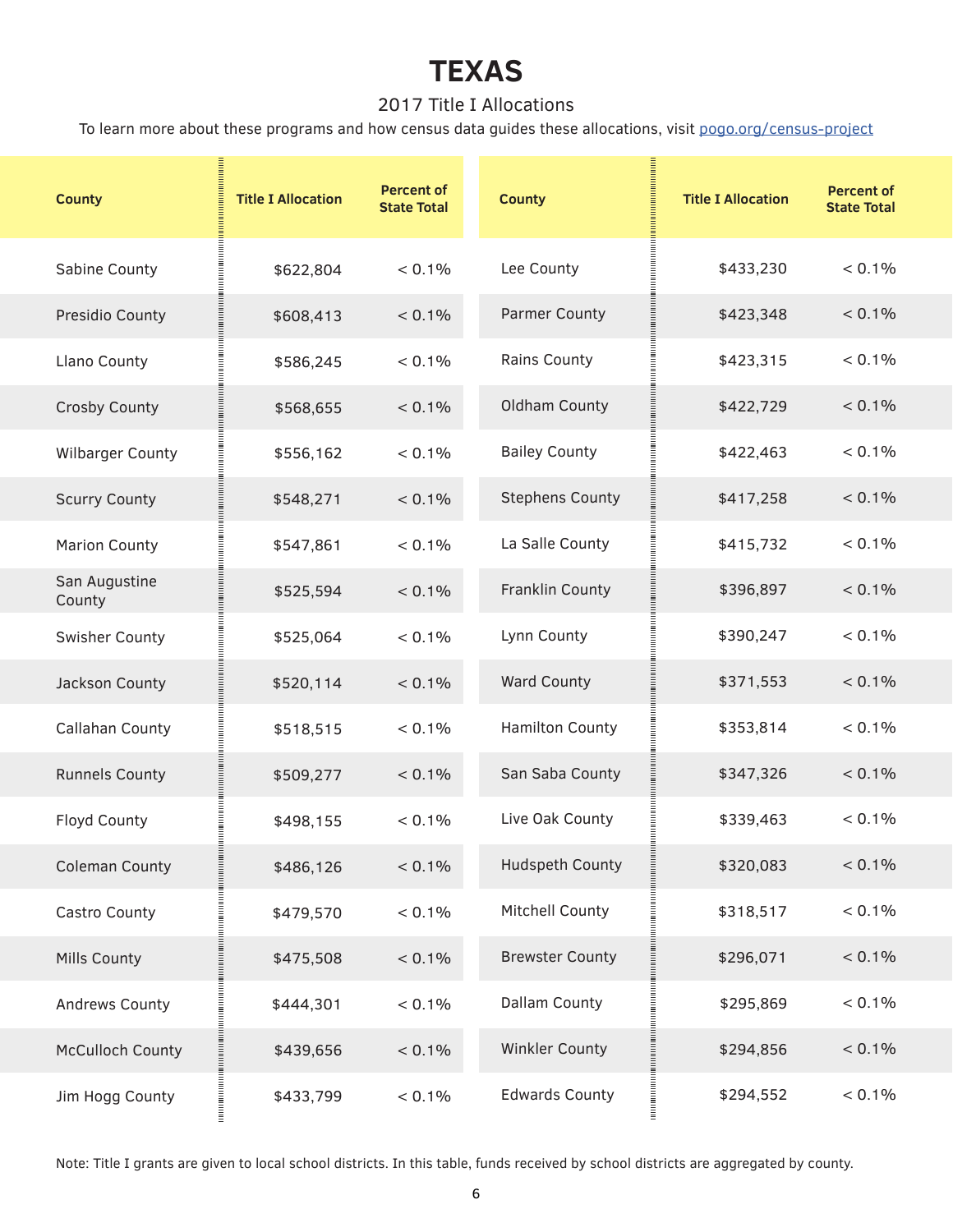### 2017 Title I Allocations

To learn more about these programs and how census data guides these allocations, visit pogo.org/census-project

| <b>County</b>           | <b>Title I Allocation</b>  | <b>Percent of</b><br><b>State Total</b> | <b>County</b>            | <b>Title I Allocation</b> | <b>Percent of</b><br><b>State Total</b> |
|-------------------------|----------------------------|-----------------------------------------|--------------------------|---------------------------|-----------------------------------------|
| Refugio County          | \$288,977                  | $< 0.1\%$                               | Donley County            | \$191,505                 | < 0.1%                                  |
| <b>Childress County</b> | \$288,400                  | $< 0.1\%$                               | <b>Martin County</b>     | \$182,593                 | $< 0.1\%$                               |
| <b>Haskell County</b>   | \$286,803                  | $< 0.1\%$                               | <b>Wheeler County</b>    | \$176,717                 | $< 0.1\%$                               |
| Jack County             | \$282,338                  | $< 0.1\%$                               | <b>Hansford County</b>   | \$172,230                 | $< 0.1\%$                               |
| Cochran County          | \$272,892                  | $< 0.1\%$                               | <b>Baylor County</b>     | \$156,476                 | < 0.1%                                  |
| Clay County             | \$272,440                  | $< 0.1\%$                               | <b>Archer County</b>     | \$156,257                 | $< 0.1\%$                               |
| <b>Knox County</b>      | \$271,606                  | $< 0.1\%$                               | <b>Menard County</b>     | \$140,169                 | $< 0.1\%$                               |
| <b>Blanco County</b>    | \$269,027                  | $< 0.1\%$                               | <b>Upton County</b>      | \$135,396                 | $< 0.1\%$                               |
| <b>Ochiltree County</b> | \$261,347                  | $< 0.1\%$                               | <b>Schleicher County</b> | \$134,074                 | $< 0.1\%$                               |
| Yoakum County           | \$253,775                  | $< 0.1\%$                               | <b>Mason County</b>      | \$132,453                 | $< 0.1\%$                               |
| Kimble County           | \$253,178                  | $< 0.1\%$                               | Kinney County            | \$132,450                 | $< 0.1\%$                               |
| Somervell County        | \$230,983                  | $< 0.1\%$                               | <b>Briscoe County</b>    | \$126,176                 | $< 0.1\%$                               |
| <b>Goliad County</b>    | \$225,123                  | $< 0.1\%$                               | <b>Sutton County</b>     | \$122,648                 | $< 0.1\%$                               |
| <b>Hall County</b>      | \$220,632                  | $< 0.1\%$                               | <b>Crockett County</b>   | \$121,062<br>III<br>IIII  | $< 0.1\%$                               |
| Delta County            | \$208,611                  | $< 0.1\%$                               | <b>Fisher County</b>     | \$114,084                 | $< 0.1\%$                               |
| <b>Garza County</b>     | \$203,563                  | $< 0.1\%$                               | <b>Crane County</b>      | \$107,607                 | $< 0.1\%$                               |
| Hardeman County         | \$200,976                  | $< 0.1\%$                               | Sherman County           | \$104,505                 | $< 0.1\%$                               |
| Collingsworth<br>County | \$199,434                  | $< 0.1\%$                               | Dickens County           | \$102,276                 | $< 0.1\%$                               |
| <b>Culberson County</b> | 0000000000000<br>\$195,943 | $< 0.1\%$                               | Coke County              | \$100,672                 | $< 0.1\%$                               |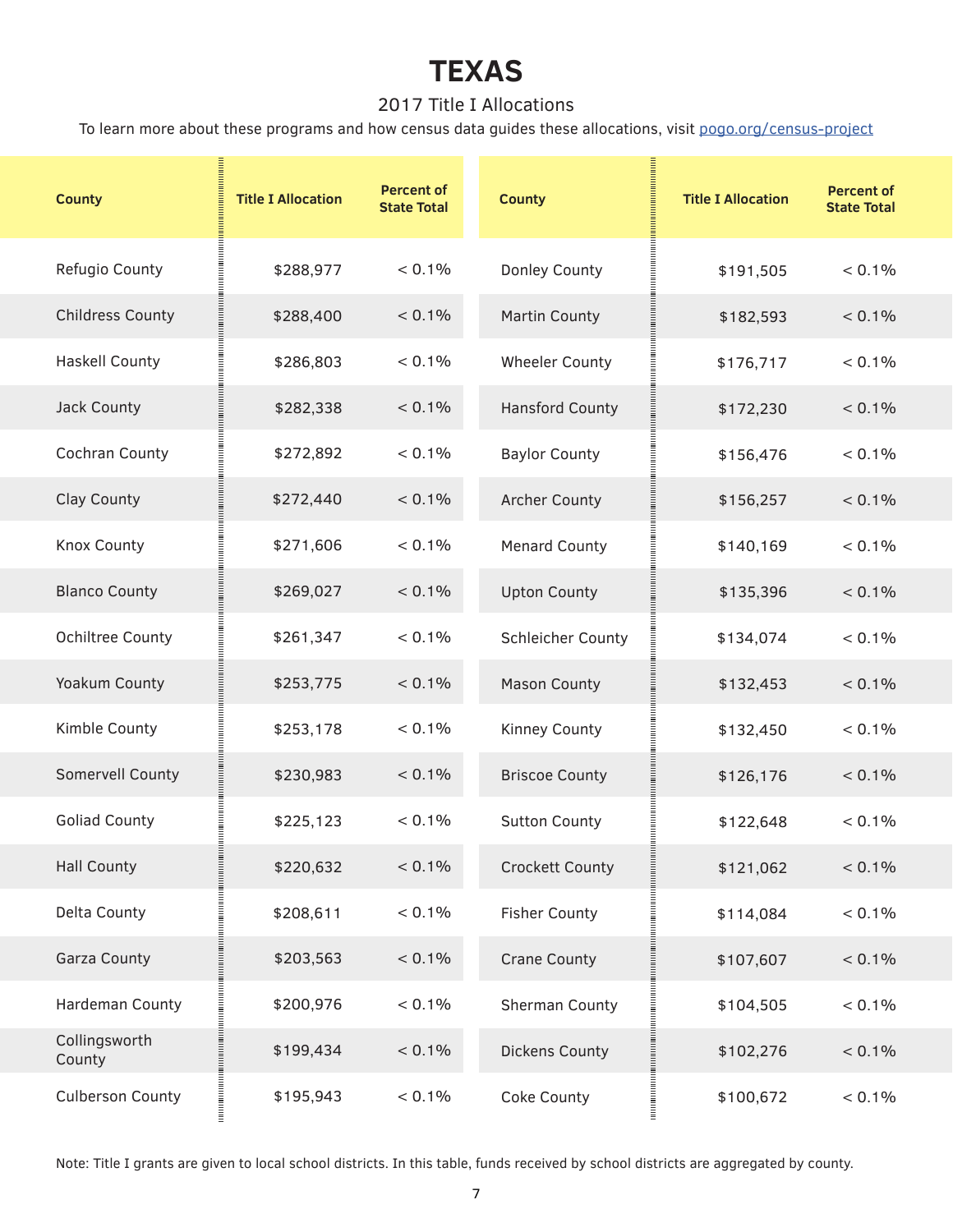#### 2017 Title I Allocations

To learn more about these programs and how census data guides these allocations, visit pogo.org/census-project

| <b>County</b>           | <b>Title I Allocation</b> | <b>Percent of</b><br><b>State Total</b> | <b>County</b>        | <b>Title I Allocation</b> | <b>Percent of</b><br><b>State Total</b> |
|-------------------------|---------------------------|-----------------------------------------|----------------------|---------------------------|-----------------------------------------|
| Concho County           | \$100,035                 | < 0.1%                                  | Kent County          | \$21,477                  | < 0.1%                                  |
| <b>Hemphill County</b>  | \$93,748                  | $< 0.1\%$                               | Kenedy County        | \$18,600                  | $< 0.1\%$                               |
| Shackelford County      | \$92,996                  | $< 0.1\%$                               | McMullen County      | \$16,174                  | $< 0.1\%$                               |
| <b>Cottle County</b>    | \$90,554                  | $< 0.1\%$                               | <b>Borden County</b> | \$15,122                  | $< 0.1\%$                               |
| <b>Carson County</b>    | \$85,580                  | $< 0.1\%$                               | Roberts County       | \$9,887                   | $< 0.1\%$                               |
| <b>Real County</b>      | \$79,237                  | $< 0.1\%$                               | <b>Total</b>         | \$1,413,484,849           | 100.0%                                  |
| Reagan County           | \$79,075                  | < 0.1%                                  |                      |                           |                                         |
| Jeff Davis County       | \$75,259                  | $< 0.1\%$                               |                      |                           |                                         |
| Throckmorton<br>County  | \$66,978                  | $< 0.1\%$                               |                      |                           |                                         |
| Lipscomb County         | \$65,129                  | $< 0.1\%$                               |                      |                           |                                         |
| <b>Hartley County</b>   | \$56,728                  | $< 0.1\%$                               |                      |                           |                                         |
| Foard County            | \$53,368                  | $< 0.1\%$                               |                      |                           |                                         |
| Motley County           | \$46,332                  | $< 0.1\%$                               |                      |                           |                                         |
| <b>Irion County</b>     | \$44,776                  | $< 0.1\%$                               |                      |                           |                                         |
| <b>Armstrong County</b> | \$42,383                  | $< 0.1\%$                               |                      |                           |                                         |
| <b>Sterling County</b>  | \$42,331                  | $< 0.1\%$                               |                      |                           |                                         |
| <b>Stonewall County</b> | \$40,608                  | $< 0.1\%$                               |                      |                           |                                         |
| <b>Terrell County</b>   | \$29,175                  | $< 0.1\%$                               |                      |                           |                                         |
| <b>Glasscock County</b> | \$23,360                  | $< 0.1\%$                               |                      |                           |                                         |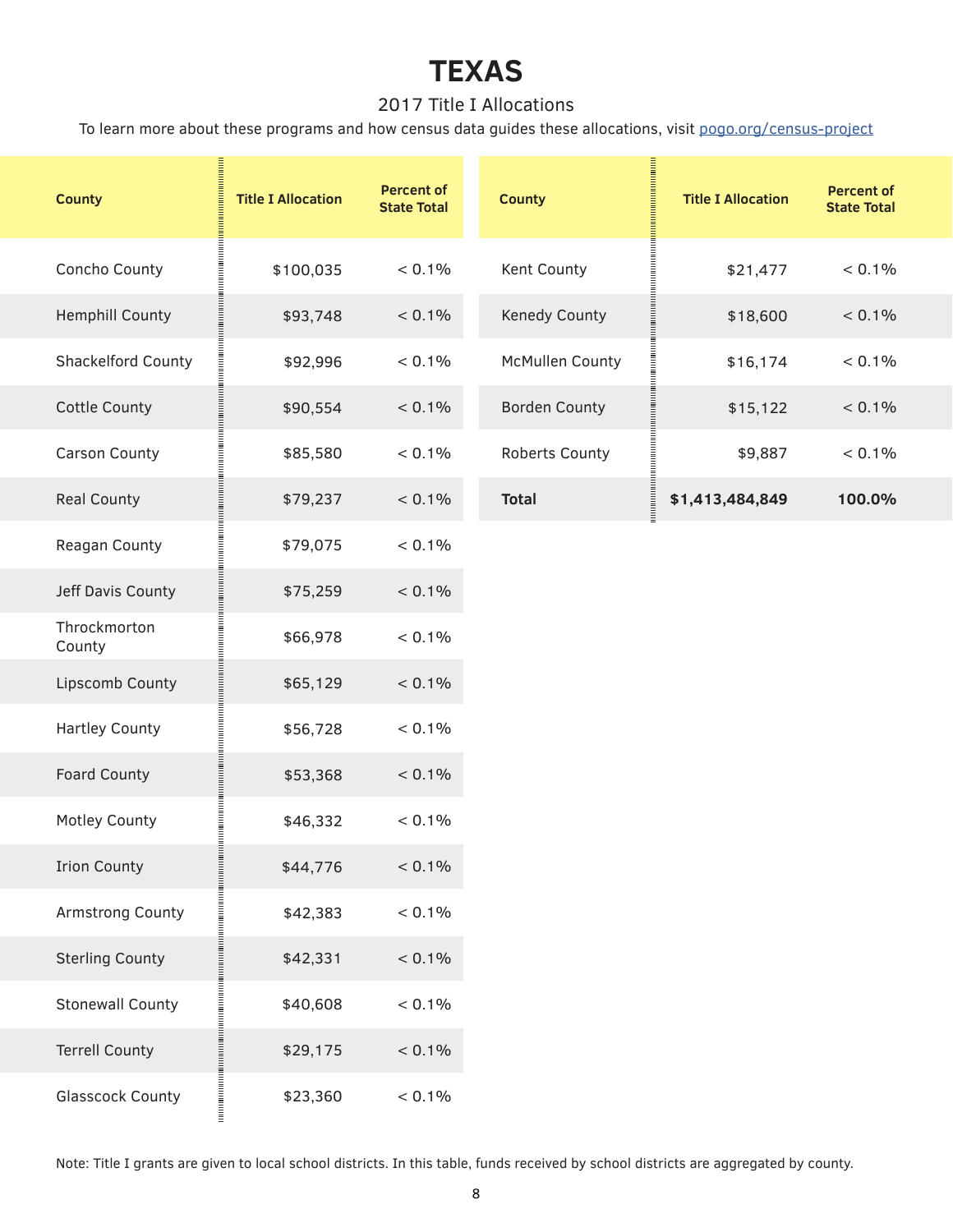#### 2017 Community Development Block Grants (CDBG) Entitlements

To learn more about these programs and how census data guides these allocations, visit pogo.org/census-project

| <b>County</b>            | <b>CDBG Entitlement</b> | <b>Percent of</b><br><b>State Total</b> | <b>County</b>          | <b>CDBG Entitlement</b>    | <b>Percent of</b><br><b>State Total</b> |
|--------------------------|-------------------------|-----------------------------------------|------------------------|----------------------------|-----------------------------------------|
| <b>Harris County</b>     | \$36,607,766            | 23.4%                                   | <b>Denton County</b>   | \$1,683,861                | 1.1%                                    |
| <b>Dallas County</b>     | \$22,714,469            | 14.5%                                   | <b>Potter County</b>   | \$1,413,980                | 0.9%                                    |
| <b>Bexar County</b>      | \$13,790,655            | 8.8%                                    | <b>Bell County</b>     | \$1,300,168                | 0.8%                                    |
| <b>Tarrant County</b>    | \$13,242,470            | 8.5%                                    | <b>McLennan County</b> | \$1,217,211                | 0.8%                                    |
| <b>Hidalgo County</b>    | \$11,422,063            | 7.3%                                    | Wichita County         | \$1,122,227                | 0.7%                                    |
| <b>Travis County</b>     | \$8,564,968             | 5.5%                                    | <b>Taylor County</b>   | \$818,088                  | 0.5%                                    |
| El Paso County           | \$5,854,957             | 3.7%                                    | <b>Ector County</b>    | \$798,675                  | 0.5%                                    |
| <b>Cameron County</b>    | \$3,704,495             | 2.4%                                    | Smith County           | \$773,058                  | 0.5%                                    |
| Webb County              | \$3,401,417             | 2.2%                                    | <b>Midland County</b>  | \$714,071                  | 0.5%                                    |
| <b>Montgomery County</b> | \$3,039,579             | 1.9%                                    | Tom Green County       | \$688,898                  | 0.4%                                    |
| Fort Bend County         | \$2,943,474             | 1.9%                                    | <b>Grayson County</b>  | \$645,125                  | 0.4%                                    |
| <b>Collin County</b>     | \$2,665,302             | 1.7%                                    | <b>Gregg County</b>    | \$606,177                  | 0.4%                                    |
| <b>Nueces County</b>     | \$2,405,193             | 1.5%                                    | <b>Hays County</b>     | \$562,799                  | 0.4%                                    |
| Jefferson County         | \$2,268,925             | 1.5%                                    | Victoria County        | \$512,707                  | 0.3%                                    |
| <b>Brazoria County</b>   | \$1,957,111             | 1.3%                                    | <b>Comal County</b>    | \$379,073                  | 0.2%                                    |
| <b>Williamson County</b> | \$1,888,742             | 1.2%                                    | <b>Harrison County</b> | \$325,085                  | 0.2%                                    |
| Lubbock County           | \$1,888,268             | 1.2%                                    | Newton County          | \$306,974                  | 0.2%                                    |
| <b>Galveston County</b>  | \$1,817,965             | 1.2%                                    | <b>Bowie County</b>    | \$284,774                  | 0.2%                                    |
| <b>Brazos County</b>     | \$1,802,411             | 1.2%                                    | <b>Total</b>           | нинининин<br>\$156,133,181 | 100%                                    |

Note: CDBG Entitlement funds are given to individual counties and cities. In this table, funds received by individual cities are aggregated by county.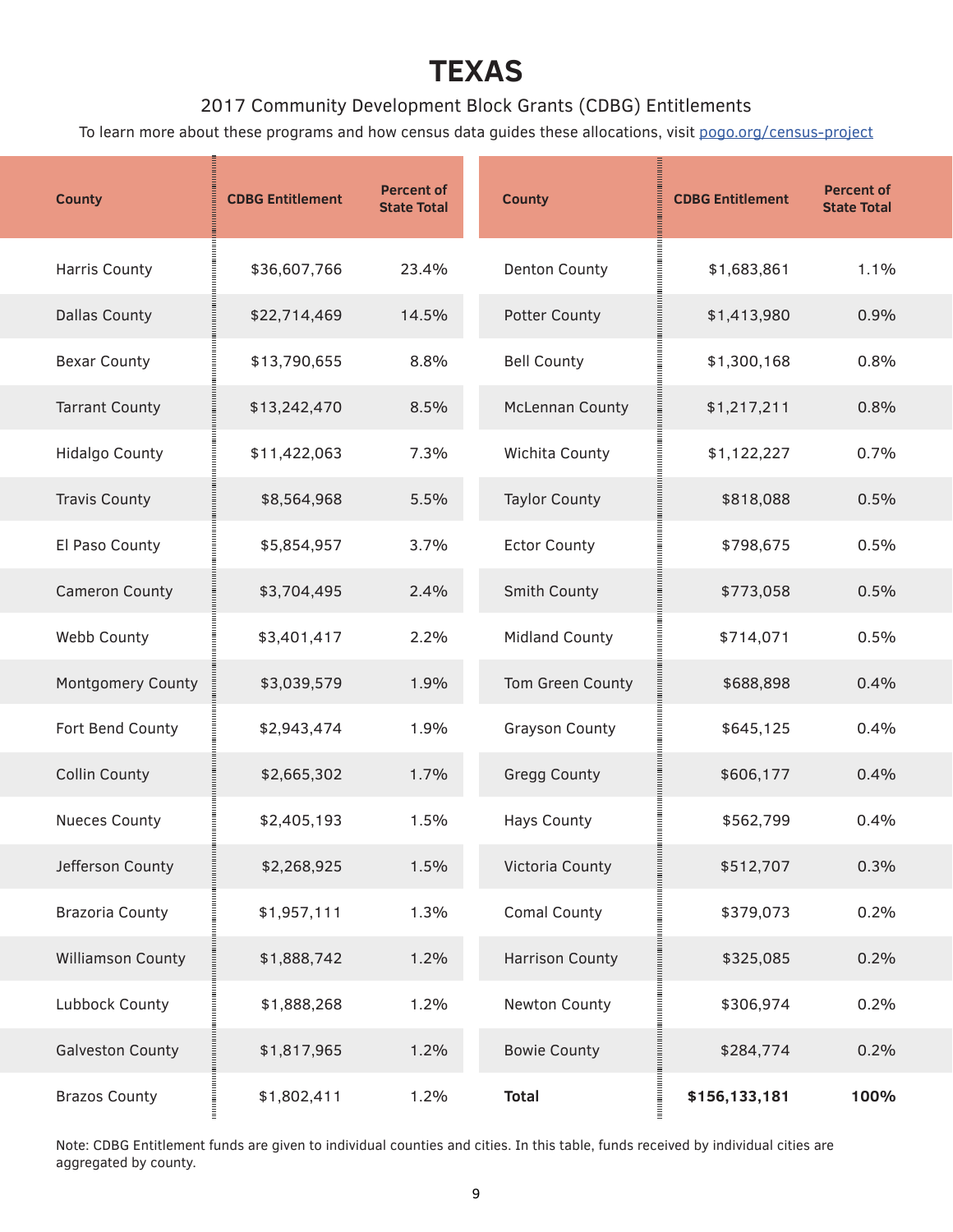#### 2017 Workforce Innovation and Opportunity Act (WIOA) Allocation

To learn more about these programs and how census data guides these allocations, visit pogo.org/census-project

| Local<br><b>Workforce</b><br><b>Development</b><br>Area | <b>County</b>                                                                                                                           | <b>Adult WIOA</b><br><b>Allocation</b> | <b>Youth WIOA</b><br><b>Allocation</b> | <b>Dislocated</b><br><b>Workers</b><br><b>WIOA</b><br><b>Allocation</b> | <b>Total WIOA</b> | <b>Total WIOA</b><br>Percentage |
|---------------------------------------------------------|-----------------------------------------------------------------------------------------------------------------------------------------|----------------------------------------|----------------------------------------|-------------------------------------------------------------------------|-------------------|---------------------------------|
| <b>Gulf Coast</b>                                       | Austin, Brazoria, Chambers,<br>Colorado, Fort Bend,<br>Galveston, Harris, Liberty,<br>Matagorda, Montgomery,<br>Walker, Waller, Wharton | $\frac{1}{2}$ \$12,540,171             | \$12,815,632                           | \$9,900,202                                                             | \$35,256,005      | 25.6%                           |
| Greater<br><b>Dallas</b>                                | <b>Dallas</b>                                                                                                                           | \$4,322,106                            | \$4,343,500                            | \$3,464,589                                                             | \$12,130,195      | 8.8%                            |
| Lower Rio<br>Grande<br>Valley                           | Starr, Hidalgo, Willacy                                                                                                                 | \$3,787,811                            | \$4,017,149                            | \$1,345,083                                                             | \$9,150,043       | 6.6%                            |
| <b>North</b><br>Central<br><b>Texas</b>                 | Collin, Denton, Ellis, Erath,<br>Hood, Hunt, Johnson,<br>Kaufman, Navarro, Palo<br>Pinto, Parker, Rockwall,<br>Somervell, Wise          | \$2,894,089                            | \$3,160,126                            | \$3,087,369                                                             | \$9,141,584       | 6.6%                            |
| Alamo                                                   | Atascosa, Bandera, Bexar,<br>Comal, Frio, Gillespie,<br>Guadalupe, Karnes, Kendall,<br>Kerr, McMullen, Medina,<br>Wilson                | Ī<br>\$3,110,707                       | \$3,286,613                            | \$2,483,269                                                             | \$8,880,589       | 6.4%                            |
| Tarrant<br>County                                       | Tarrant                                                                                                                                 | \$2,679,403                            | \$2,749,582                            | \$2,727,519                                                             | \$8,156,504       | 5.9%                            |
| Borderplex                                              | Brewster, Culberson, El<br>Paso, Hudspeth, Jeff Davis,<br>Presidio                                                                      | \$1,978,744                            | \$2,136,726                            | \$1,076,838                                                             | \$5,192,308       | 3.8%                            |
| East Texas                                              | Anderson, Camp,<br>Cherokee, Gregg, Harrison,<br>Henderson, Marion, Panola,<br>Rains, Rusk, Smith, Upshur,<br>Van Zandt, Wood           | \$1,660,868                            | \$1,619,036                            | \$1,768,673                                                             | \$5,048,577       | 3.7%                            |
| Coastal<br>Bend                                         | Aransas, Bee, Brooks,<br>Duval, Kenedy, Kleberg, Jim<br>Wells, Live Oak, Nueces,<br>Refugio, San Patricio                               | \$1,475,278                            | \$1,534,960                            | \$1,247,070                                                             | \$4,257,308       | 3.1%                            |
| Capital Area                                            | <b>Travis</b>                                                                                                                           | \$1,273,429                            | \$1,426,252                            | \$1,363,715                                                             | \$4,063,396       | 3.0%                            |
| Cameron                                                 | Cameron                                                                                                                                 | \$1,379,468                            | \$1,446,300                            | \$666,505                                                               | \$3,492,273       | 2.5%                            |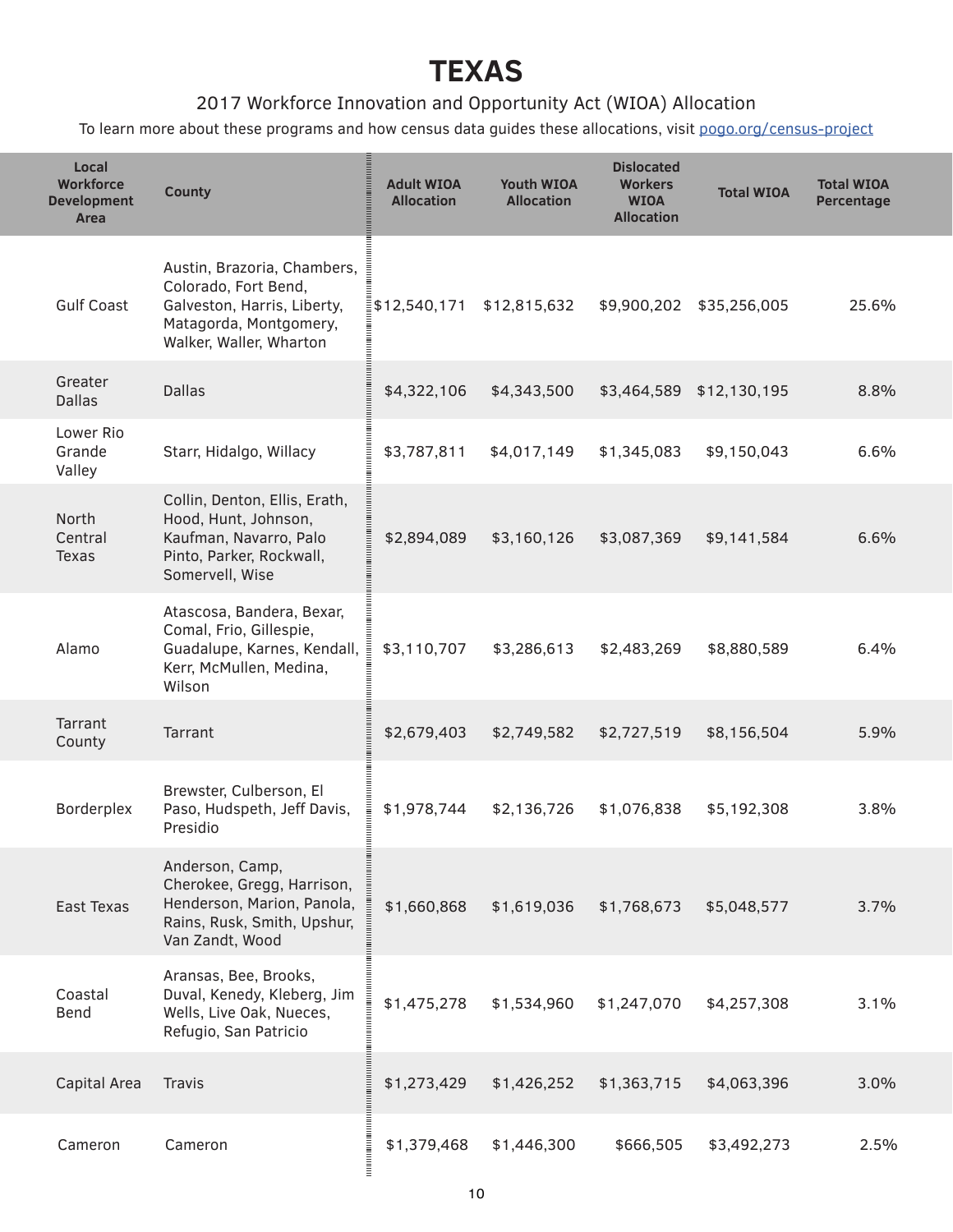#### 2017 Workforce Innovation and Opportunity Act (WIOA) Allocation

To learn more about these programs and how census data guides these allocations, visit pogo.org/census-project

| Local<br><b>Workforce</b><br><b>Development</b><br>Area | <b>County</b>                                                                                                                                                                                | <b>Adult WIOA</b><br><b>Allocation</b> | Youth WIOA<br><b>Allocation</b> | <b>Dislocated</b><br><b>Workers</b><br><b>WIOA</b><br><b>Allocation</b> | <b>Total WIOA</b> | <b>Total WIOA</b><br>Percentage |
|---------------------------------------------------------|----------------------------------------------------------------------------------------------------------------------------------------------------------------------------------------------|----------------------------------------|---------------------------------|-------------------------------------------------------------------------|-------------------|---------------------------------|
| Rural<br>Capital Area                                   | Bastrop, Hays, Blanco,<br>Burnet, Caldwell, Fayette,<br>Lee, Llano, Williamson                                                                                                               | \$877,215                              | \$998,107                       | \$1,232,160                                                             | \$3,107,482       | 2.3%                            |
| Southeast<br><b>Texas</b>                               | Hardin, Jefferson, Orange                                                                                                                                                                    | \$1,192,584                            | \$1,187,636                     | \$723,409                                                               | \$3,103,629       | 2.3%                            |
| Deep East<br>Texas                                      | Angelina, Houston,<br>Jasper, Nacogdoches,<br>Newton, Polk, Sabine, San<br>Augustine, San Jacinto,<br>Shelby, Trinity, Tyler                                                                 | \$974,663                              | \$1,042,174                     | \$819,168                                                               | \$2,836,005       | 2.1%                            |
| Central<br><b>Texas</b>                                 | Bell, Coryell, Hamilton,<br>Lampasas, Milam, Mills, San<br>Saba                                                                                                                              | \$763,940                              | \$820,576                       | \$743,083                                                               | \$2,327,599       | 1.7%                            |
| South Plains                                            | Bailey, Cochran, Crosby,<br>Dickens, Floyd, Garza,<br>Hale, Hockley, King, Lamb,<br>Lubbock, Lynn, Motley,<br>Terry, Yoakum                                                                  | \$647,992                              | \$827,167                       | \$642,730                                                               | \$2,117,889       | 1.5%                            |
| <b>Brazos</b><br>Valley                                 | Brazos, Washington,<br>Burleson, Leon, Madison,<br>Grimes, Robertson                                                                                                                         | \$534,642                              | \$798,686                       | \$702,311                                                               | \$2,035,639       | 1.5%                            |
| Heart of<br><b>Texas</b>                                | Bosque, Falls, Freestone,<br>Hill, Limestone, McLennan                                                                                                                                       | \$580,504                              | \$694,871                       | \$737,553                                                               | \$2,012,928       | 1.5%                            |
| Permian<br><b>Basin</b>                                 | Andrews, Borden, Crane,<br>Dawson, Ector, Gaines,<br>Glasscock, Howard, Loving,<br>Martin, Midland, Pecos,<br>Reeves, Terrell, Upton,<br>Ward, Winkler                                       | \$686,499                              | \$636,599                       | \$682,626                                                               | \$2,005,724       | 1.5%                            |
| Northeast<br>Texas                                      | Bowie, Cass, Delta, Franklin,<br>Hopkins, Lamar, Morris, Red<br>River, Titus                                                                                                                 | \$564,434                              | \$546,520                       | \$804,794                                                               | \$1,915,748       | 1.4%                            |
| <b>West Central</b><br><b>Texas</b>                     | Brown, Callahan, Coleman,<br>Comanche, Eastland, Fisher,<br>Haskell, Jones, Kent, Knox,<br>Mitchell, Nolan, Runnels,<br>Scurry, Shackelford,<br>Stephens, Stonewall, Taylor,<br>Throckmorton | \$505,905                              | \$579,492                       | \$830,171                                                               | \$1,915,568       | 1.4%                            |